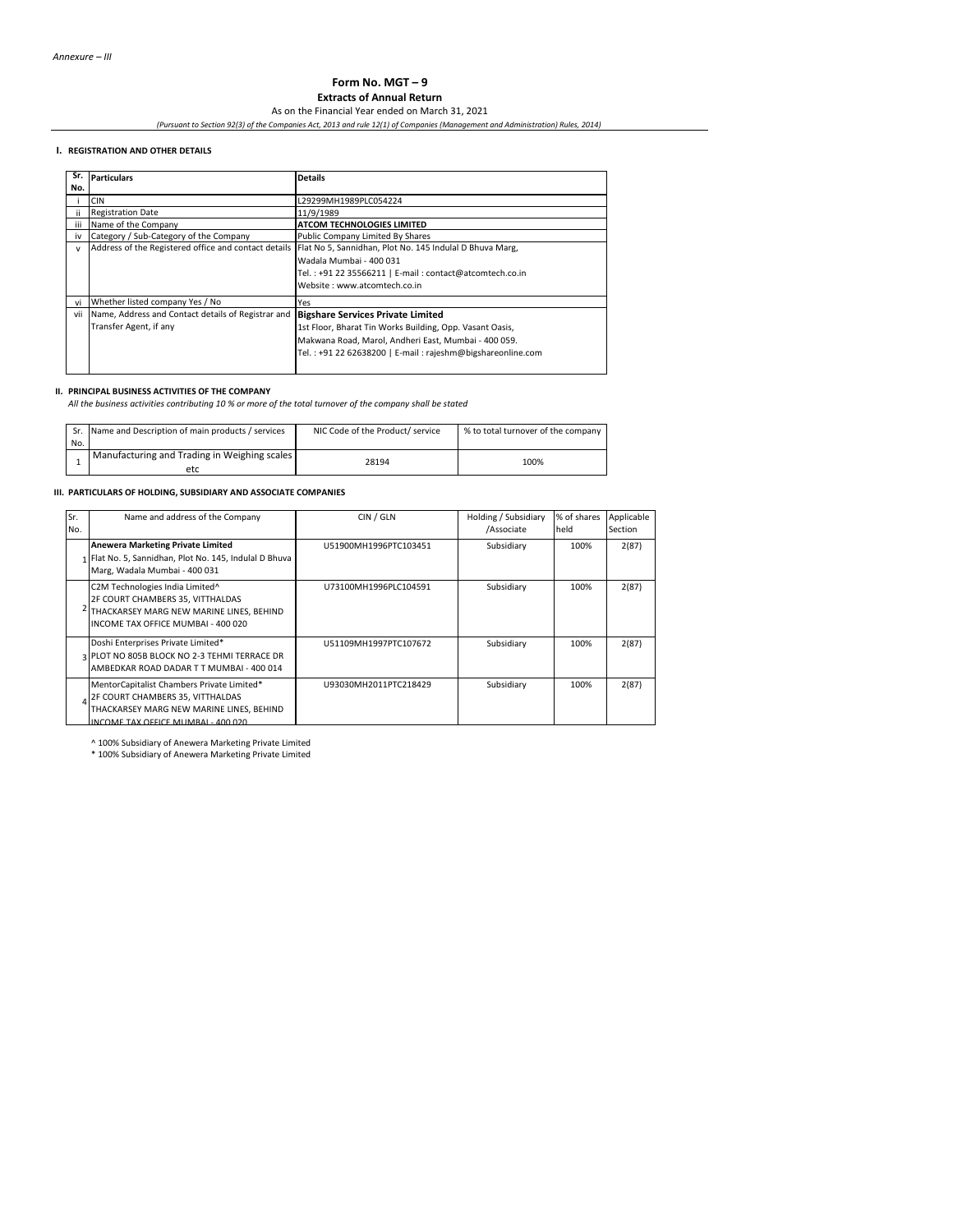### **IV. SHARE HOLDING PATTERN (Equity Share Capital Breakup as percentage of Total Equity)**

#### **i). Category-wise Share Holding**

|       | <b>Category of Shareholders</b>        |                |                | No. of Shares held at the beginning of the year | % of Total Demat |                |                  | No. of Shares held at the end of the year | % of Total | % Change   |
|-------|----------------------------------------|----------------|----------------|-------------------------------------------------|------------------|----------------|------------------|-------------------------------------------|------------|------------|
|       |                                        | Demat          | Physical       | Total                                           | Shares           |                | Physical         | Total                                     | Shares     | during the |
| Α.    | Promoter                               |                |                |                                                 |                  |                |                  |                                           |            | vear       |
|       |                                        |                |                |                                                 |                  |                |                  |                                           |            |            |
| 1.    | Indian                                 |                |                |                                                 |                  |                |                  |                                           |            |            |
| a.    | Individual / HUF                       | 1530000        | 633600         | 2163600                                         | 14.10            | 1530000        | 633600           | 2163600                                   | 14.10      | 0.00       |
| b.    | Central Govt.                          | 0              | 0              | 0                                               | 0.00             | 0              | 0                | 0                                         | 0.00       | 0.00       |
| c.    | State Govt.(s)                         | 0              | 0              | 0                                               | 0.00             | 0              | 0                | 0                                         | 0.00       | 0.00       |
| d.    | <b>Bodies Corporate</b>                | $\overline{0}$ | 0              | $\overline{0}$                                  | 0.00             | $\mathbf 0$    | 0                | $\pmb{0}$                                 | 0.00       | 0.00       |
| e.    | Banks / FI                             | 0              | 0              | $\mathbf 0$                                     | 0.00             | $\mathbf 0$    | 0                | 0                                         | 0.00       | 0.00       |
| f.    | Any Other                              | $\overline{0}$ | $\overline{0}$ | $\overline{0}$                                  | 0.00             | $\overline{0}$ | $\overline{0}$   | $\overline{0}$                            | 0.00       | 0.00       |
|       | Sub-Total (A)(1):                      | 1530000        | 633600         | 2163600                                         | 14.10            | 1530000        | 633600           | 2163600                                   | 14.10      | 0.00       |
|       |                                        |                |                |                                                 |                  |                |                  |                                           |            |            |
| 2.    | Foreign                                |                |                |                                                 |                  |                |                  |                                           |            |            |
| a.    | NRIs - Individuals                     | 0              | 0              | $\mathbf 0$                                     | 0.00             | $\mathbf 0$    | $\mathbf 0$      | 0                                         | 0.00       | 0.00       |
| b.    | Other - Individuals                    | 0              | 0              | 0                                               | 0.00             | 0              | 0                | 0                                         | 0.00       | 0.00       |
| c.    | <b>Bodies Corporate</b>                | 0              | 0              | $\pmb{0}$                                       | 0.00             | 0              | 0                | 0                                         | 0.00       | 0.00       |
| d.    | Banks / FI                             | 0              | 0              | 0                                               | 0.00             | $\mathbf 0$    | 0                | 0                                         | 0.00       | 0.00       |
| e.    | Any Other                              | 0              | 0              | 0                                               | 0.00             | 0              | $\mathbf 0$      | $\pmb{0}$                                 | 0.00       | 0.00       |
|       | Sub-Total (A)(2):                      | 0              | 0              | 0                                               | 0.00             | 0              | Ō                | $\mathbf 0$                               | 0.00       | 0.00       |
|       |                                        | 1530000        | 633600         | 2163600                                         |                  | 1530000        |                  | 2163600                                   |            |            |
|       | <b>Total Shareholding of</b>           |                |                |                                                 | 14.10            |                | 633600           |                                           | 14.10      | 0.00       |
| B.    | <b>Public Shareholding</b>             |                |                |                                                 |                  |                |                  |                                           |            |            |
|       |                                        |                |                |                                                 |                  |                |                  |                                           |            |            |
| 1.    |                                        |                |                |                                                 |                  |                |                  |                                           |            |            |
|       | Institutions<br>Mutual Funds / UTI     | 0              | 400            | 400                                             | 0.00             | 0              | 400              | 400                                       | 0.00       | 0.00       |
|       |                                        | 184300         | 15000          | 199300                                          | 1.30             | 184300         | 15000            | 199300                                    | 1.30       | 0.00       |
| b.    | Banks / FI                             |                |                |                                                 |                  |                |                  |                                           |            |            |
| c.    | Central Govt.                          | 0              | 1700           | 1700                                            | 0.01             | $\mathbf 0$    | 1700             | 1700                                      | 0.01       | 0.00       |
| d.    | State Govt.(s)                         | 0              | 0              | $\mathbf 0$                                     | 0.00             | 0              | 0                | 0                                         | 0.00       | 0.00       |
|       | Venture Capital Funds                  | $\overline{0}$ | 0              | $\overline{0}$                                  | 0.00             | $\overline{0}$ | 0                | $\pmb{0}$                                 | 0.00       | 0.00       |
| f.    | <b>Insurance Companies</b>             | 0              | 0              | 0                                               | 0.00             | $\mathbf 0$    | 0                | 0                                         | 0.00       | 0.00       |
| g.    | FIIs                                   | 0              | 0              | 0                                               | 0.00             | 0              | 0                | $\pmb{0}$                                 | 0.00       | 0.00       |
| h.    | Foreign Venture                        |                |                |                                                 |                  |                |                  |                                           |            |            |
|       | Capital Funds                          | 0              | 0              | 0                                               | 0.00             | $\mathbf 0$    | 0                | 0                                         | 0.00       | 0.00       |
|       | Others (specify)                       | 0              | 0              | $\Omega$                                        | 0.00             | $\Omega$       | 0                | 0                                         | 0.00       | 0.00       |
|       | $Sub-Total (B)(1):$                    | 184300         | 17100          | 201400                                          | 1.31             | 184300         | 17100            | 201400                                    | 1.31       | 0.00       |
|       |                                        |                |                |                                                 |                  |                |                  |                                           |            |            |
| 2.    | <b>Non-Institutions</b>                |                |                |                                                 |                  |                |                  |                                           |            |            |
| a.    | <b>Bodies Corporate</b>                | 900392         | 203001         | 1103393                                         | 7.19             | 900392         | 203001           | 1103393                                   | 7.19       |            |
| b.    | <b>Individuals</b>                     |                |                |                                                 |                  |                |                  |                                           |            |            |
| i)    | Individual Shareholders holding        | 8249813        | 316360         | 8566173                                         | 55.84            | 8249813        | 316360           | 8566173                                   | 55.84      |            |
|       | nominal share capital upto Rs. 2       |                |                |                                                 |                  |                |                  |                                           |            |            |
|       |                                        |                |                |                                                 |                  |                |                  |                                           |            |            |
| ii)   | Individual Shareholders holding        | 2091354        | 0              | 2091354                                         | 13.63            | 2091354        | $\pmb{0}$        | 2091354                                   | 13.63      |            |
|       | nominal share capital in excess of Rs. |                |                |                                                 |                  |                |                  |                                           |            |            |
|       | 2 lakhs                                |                |                |                                                 |                  |                |                  |                                           |            |            |
| c.    |                                        |                |                |                                                 |                  |                |                  |                                           |            |            |
| i)    | Others (specify)<br>Trusts             | 600500         | 0              | 600500                                          | 3.91             | 600500         | 0                | 600500                                    | 3.91       | 0.00       |
| ii)   | HUF                                    | 497970         | 4900           | 502870                                          | 3.28             | 497970         | 4900             | 502870                                    | 3.28       | 0.00       |
|       |                                        | $\Omega$       |                | $\Omega$                                        |                  | $\Omega$       |                  | $\Omega$                                  |            |            |
| iii)  | <b>NBFC</b>                            |                | 0              |                                                 | 0.00             |                | 0                |                                           | 0.00       | 0.00       |
| iv)   | <b>NRI</b>                             | 79863          | $\pmb{0}$      | 79863                                           | 0.52             | 79863          | $\mathbf 0$      | 79863                                     | 0.52       | 0.00       |
| v)    | Director and Director's Relative       |                |                | $\mathbf 0$                                     | 0.00             |                |                  | $\Omega$                                  | 0.00       | 0.00       |
| vi)   | Limited Liability Partnership          |                | $\pmb{0}$      | $\Omega$                                        | 0.00             | $\Omega$       | $\pmb{0}$        | $\Omega$                                  | 0.00       | 0.00       |
| vii)  | Clearing Members /                     | 30847          | 0              | 30847                                           | 0.20             | 30847          | 0                | 30847                                     | 0.20       | 0.00       |
|       | <b>Clearing House</b>                  |                |                |                                                 |                  |                |                  |                                           |            |            |
| viii) | <b>Foreign Bodies</b>                  | $\mathbf 0$    | $\mathbf 0$    | $\mathbf 0$                                     | 0.00             | $\mathbf 0$    | 0                | $\mathbf 0$                               | 0.00       | 0.00       |
| ix)   |                                        | $\mathbf 0$    | 0              | $\Omega$                                        | 0.00             | $\mathbf 0$    | 0                | 0                                         | 0.00       | 0.00       |
|       | Foreign Portfolio Investor (Corporate) |                |                |                                                 |                  |                |                  |                                           |            |            |
| x)    | Qualified Foreign Investor             | 0              | 0              | $\mathbf 0$                                     | 0.00             | $\mathbf 0$    | 0                | 0                                         | 0.00       | 0.00       |
|       | Sub-Total (B)(2):                      | 12450739       | 524261         | 12975000                                        | 84.58            | 12450739       | 524261           | 12975000                                  | 84.58      | ÷.         |
|       | <b>Total Public Shareholding</b>       | 12635039       | 541361         | 13176400                                        | 85.90            | 12635039       | 541361           | 13176400                                  | 85.90      |            |
|       |                                        | 0              |                | 0                                               |                  |                |                  |                                           |            |            |
| c.    | Shares held by Custodians and          | $\Omega$       | 0              | $\Omega$                                        | 0.00             | $\Omega$       | 0                | 0                                         | 0.00       | 0.00       |
|       | against which Depository Receipts      |                |                |                                                 |                  |                |                  |                                           |            |            |
|       | have been issued                       |                |                |                                                 |                  |                |                  |                                           |            |            |
|       | Grand Total (A+B+C)                    | 14165039       | 1174961        | 15340000                                        | 100.00           |                | 14165039 1174961 | 15340000                                  | 100.00     | 0.00       |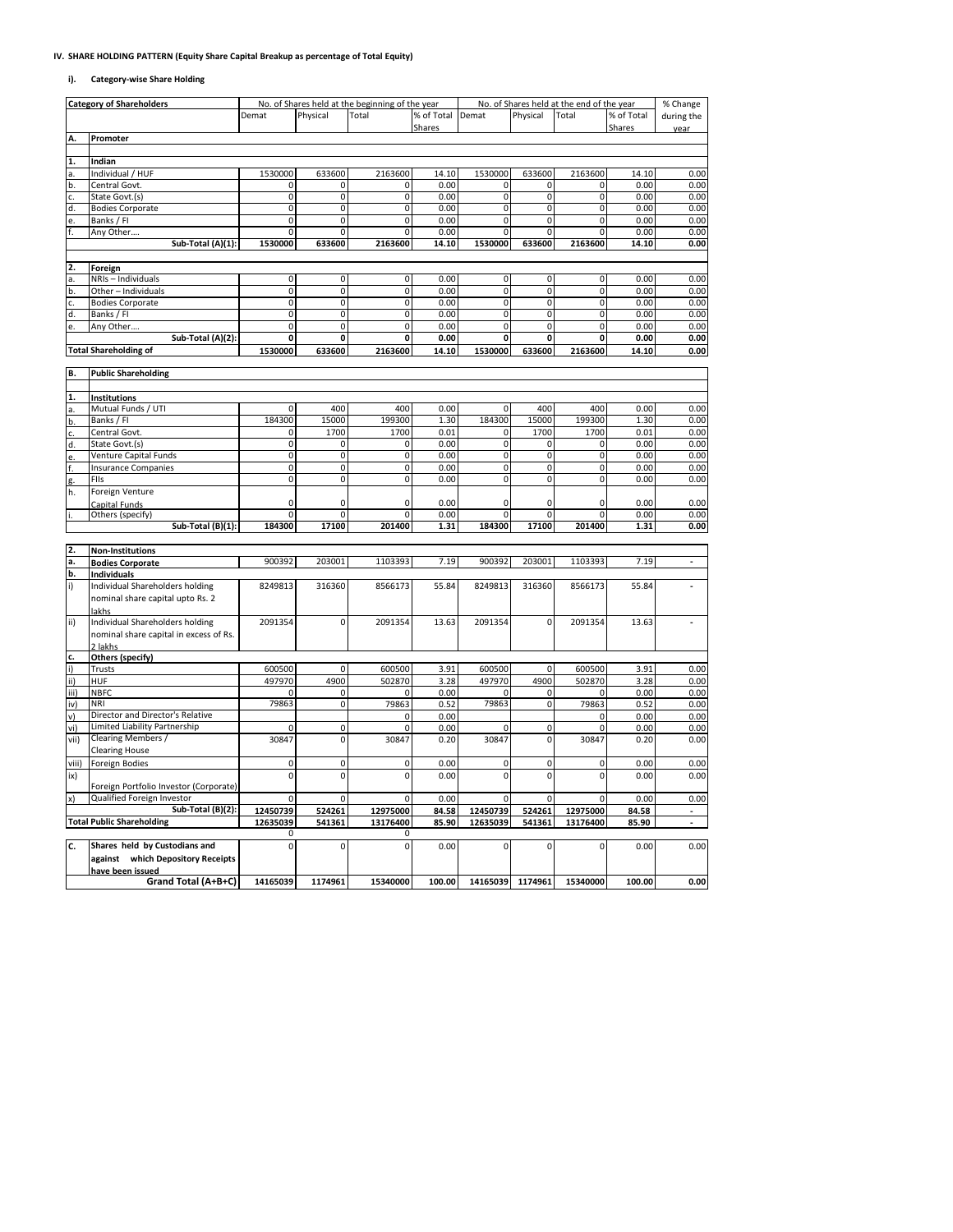### **ii). Shareholding of Promoters**

| <b>Shareholders Name</b> | No. of<br><b>Shares</b> | Shareholding at the beginning of the<br>year<br>% of total<br>shares<br>of the<br>Company | % of<br><b>Shares</b><br>Pledged /<br>encumber<br>ed to total<br>shares | No. of<br><b>Shares</b> | shares<br>of the<br>Company | Shareholding at the end of the year<br>% of total   % of Shares<br>Pledged<br>/encumbere<br>d to total<br>shares | % change in<br>shareholding during the<br>year |
|--------------------------|-------------------------|-------------------------------------------------------------------------------------------|-------------------------------------------------------------------------|-------------------------|-----------------------------|------------------------------------------------------------------------------------------------------------------|------------------------------------------------|
| <b>VINEET DOSHI HUF</b>  | 10500                   | 0.07                                                                                      | 0.00                                                                    | 10500                   | 0.07                        | 0.00                                                                                                             | 0.00                                           |
| <b>SHARAD DOSHI</b>      | 234300                  | 1.53                                                                                      | 0.00                                                                    | 234300                  | 1.53                        | 0.00                                                                                                             | 0.00                                           |
| <b>VIKRAM DOSHI</b>      | 469200                  | 3.06                                                                                      | 0.00                                                                    | 469200                  | 3.06                        | 300000.00                                                                                                        | 0.00                                           |
| <b>VINEET DOSHI</b>      | 1449600                 | 9.45                                                                                      | 0.00                                                                    | 1449600                 |                             | 9.45 1071500.00                                                                                                  | 0.00                                           |
| Total                    | 2163600                 | 14.10                                                                                     | 0.00                                                                    | 2163600                 |                             | 14.10 1371500.00                                                                                                 | 0.00                                           |

#### **iii). Change in Promoters' Shareholding (Please specify, if there is no change)**

|                                                                |            | Shareholding at the beginning of the year |                          | Cumulative Shareholding during the year |                          |
|----------------------------------------------------------------|------------|-------------------------------------------|--------------------------|-----------------------------------------|--------------------------|
| <b>Particulars</b>                                             | Date       | No. of Shares                             | % of total shares of the | No. of Shares                           | % of total shares of the |
|                                                                |            |                                           | Company                  |                                         | Company                  |
| 1. VINEET DOSHI HUF                                            |            |                                           |                          |                                         |                          |
| At the beginning of the year                                   | 01.04.2020 | 10500                                     | 0.07                     | 10500                                   | 0.07                     |
| Date wise increase/Decrease in                                 |            |                                           |                          |                                         |                          |
| shareholding during the year                                   |            |                                           |                          |                                         |                          |
| specifying the reasons for                                     |            |                                           | No Change                |                                         |                          |
| increase/decrease (e.g.                                        |            |                                           |                          |                                         |                          |
| allotment/transfer/bonus/sweat                                 |            |                                           |                          |                                         |                          |
| equity etc):                                                   |            |                                           |                          |                                         |                          |
| At the end of the year                                         | 31.03.2021 | 10500                                     | 0.07                     | 10500                                   | 0.07                     |
| 2. SHARAD DOSHI                                                |            |                                           |                          |                                         |                          |
| At the beginning of the year                                   | 01.04.2020 | 234300                                    | 1.53                     | 234300                                  | 1.53                     |
| Date wise Increase/Decrease in                                 |            |                                           |                          |                                         |                          |
| shareholding during the year                                   |            |                                           |                          |                                         |                          |
| specifying the reasons for                                     |            |                                           |                          |                                         |                          |
| increase/decrease (e.g.                                        |            |                                           | No Change                |                                         |                          |
| allotment/transfer/bonus/sweat                                 |            |                                           |                          |                                         |                          |
| equity etc):                                                   |            |                                           |                          |                                         |                          |
| At the end of the year                                         | 31.03.2021 | 234300                                    | 1.53                     | 234300                                  | 1.53                     |
|                                                                |            |                                           |                          |                                         |                          |
| 3. VIKRAM DOSHI                                                |            |                                           |                          |                                         |                          |
| At the beginning of the year<br>Date wise increase/Decrease in | 01.04.2020 | 469200                                    | 3.06                     | 469200                                  | 3.06                     |
|                                                                |            |                                           |                          |                                         |                          |
| shareholding during the year<br>specifying the reasons for     |            |                                           |                          |                                         |                          |
| increase/decrease (e.g.                                        |            |                                           | No Change                |                                         |                          |
|                                                                |            |                                           |                          |                                         |                          |
| allotment/transfer/bonus/sweat                                 |            |                                           |                          |                                         |                          |
| equity etc):<br>At the end of the year                         | 31.03.2021 | 469200                                    | 3.06                     | 469200                                  |                          |
|                                                                |            |                                           |                          |                                         | 3.06                     |
| <b>4. VINEET DOSHI</b>                                         |            |                                           |                          |                                         |                          |
| At the beginning of the year                                   | 01.04.2020 | 1449600                                   | 9.45                     | 1449600                                 | 9.45                     |
| Date wise increase/Decrease in                                 |            |                                           |                          |                                         |                          |
| shareholding during the year                                   |            |                                           |                          |                                         |                          |
| specifying the reasons for                                     |            |                                           |                          |                                         |                          |
| increase/decrease (e.g.                                        |            |                                           | No Change                |                                         |                          |
| allotment/transfer/bonus/sweat                                 |            |                                           |                          |                                         |                          |
| equity etc):                                                   |            |                                           |                          |                                         |                          |
| At the end of the year                                         | 31.03.2021 | 1449600                                   | 9.45                     | 1449600                                 | 9.45                     |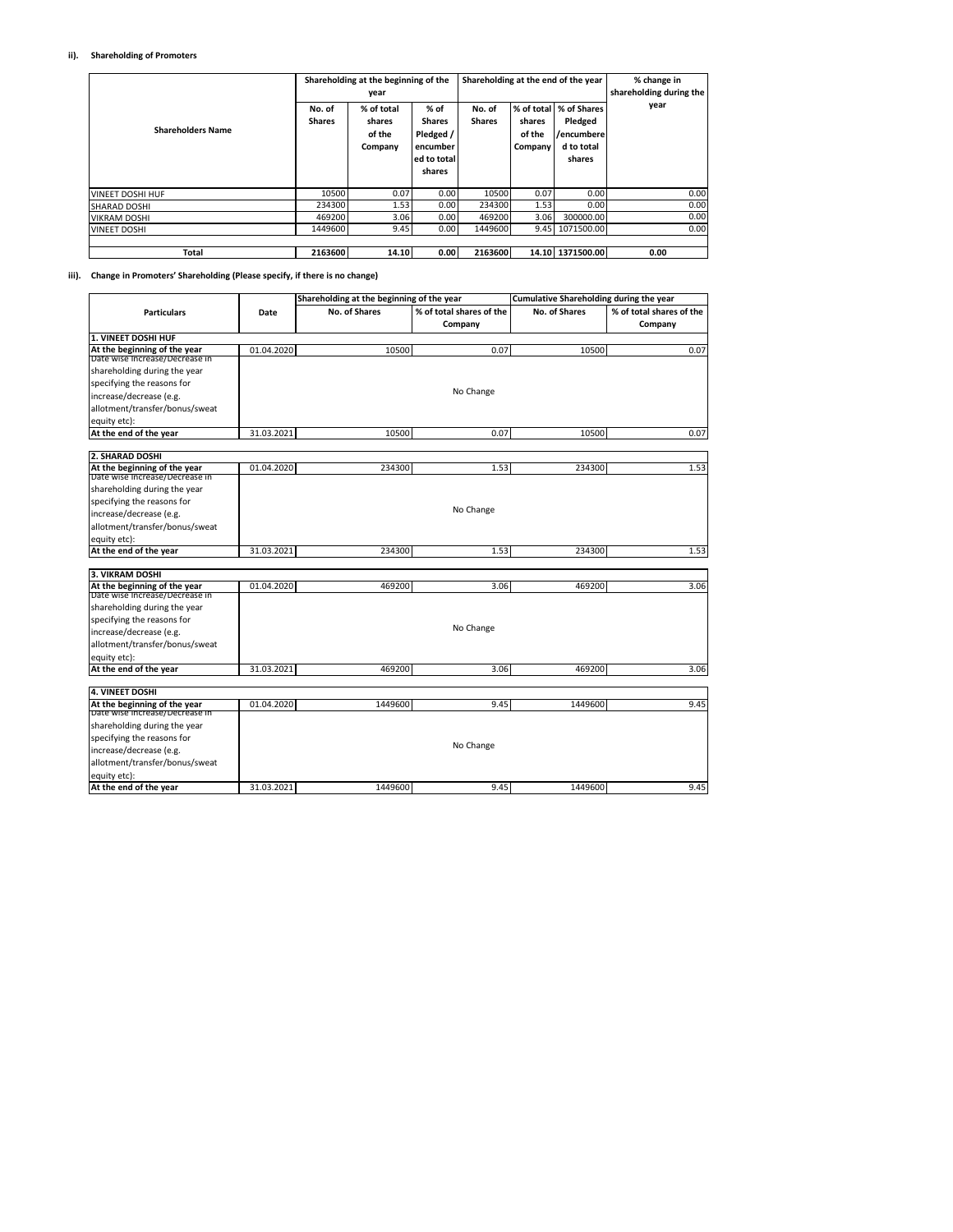### **iv). Shareholding Pattern of Top Ten Shareholders (Other than Directors, Promoters and Holders of GDRs and ADRs)**

|                                                                |            | Shareholding at the beginning of the year |                                     | Cumulative Shareholding during the year |                                     |
|----------------------------------------------------------------|------------|-------------------------------------------|-------------------------------------|-----------------------------------------|-------------------------------------|
| <b>Particulars</b>                                             | Date       | No. of Shares                             | % of total shares of the<br>Company | No. of Shares                           | % of total shares of the<br>Company |
| 1. VAARAD VENTURES LIMITED                                     | 01.04.2020 | 457913                                    | 2.99                                | 457913                                  | 2.99                                |
| At the beginning of the year<br>Date wise increase/Decrease in |            |                                           |                                     |                                         |                                     |
| shareholding during the year                                   |            |                                           |                                     |                                         |                                     |
| specifying the reasons for                                     |            |                                           | No Change                           |                                         |                                     |
| increase/decrease (e.g.<br>allotment/transfer/bonus/sweat      |            |                                           |                                     |                                         |                                     |
| equity etc):                                                   |            |                                           |                                     |                                         |                                     |
| At the end of the year                                         | 31.03.2021 | 457913                                    | 2.99                                | 457913                                  | 2.99                                |
| 2. SURESH KUMAR SEKSARIA                                       |            |                                           |                                     |                                         |                                     |
| At the beginning of the year                                   | 01.04.2020 | 329016                                    | 2.14                                | 329016                                  | 2.14                                |
| Date wise increase/Decrease in                                 |            |                                           |                                     |                                         |                                     |
| shareholding during the year<br>specifying the reasons for     |            |                                           |                                     |                                         |                                     |
| increase/decrease (e.g.                                        |            |                                           | No Change                           |                                         |                                     |
| allotment/transfer/bonus/sweat                                 |            |                                           |                                     |                                         |                                     |
| equity etc):                                                   |            |                                           |                                     |                                         |                                     |
| At the end of the year                                         | 31.03.2021 | 329016                                    | 2.14                                | 329016                                  | 2.14                                |
| 3. ALKA ROOPCHAND BHATIA                                       |            |                                           |                                     |                                         |                                     |
| At the beginning of the year                                   | 01.04.2020 | 308662                                    | 2.01                                | 308662                                  | 2.01                                |
| Date wise increase/Decrease in<br>shareholding during the year |            |                                           |                                     |                                         |                                     |
| specifying the reasons for                                     |            |                                           |                                     |                                         |                                     |
| increase/decrease (e.g.                                        |            |                                           | No Change                           |                                         |                                     |
| allotment/transfer/bonus/sweat                                 |            |                                           |                                     |                                         |                                     |
| equity etc):<br>At the end of the year                         | 31.03.2021 | 308662                                    | 2.01                                | 308662                                  | 2.01                                |
|                                                                |            |                                           |                                     |                                         |                                     |
| 4. NIRAV S DOSHI (MINOR)                                       |            |                                           |                                     |                                         |                                     |
| At the beginning of the year<br>Date wise Increase/Decrease in | 01.04.2020 | 181900                                    | 1.19                                | 181900                                  | 1.19                                |
| shareholding during the year                                   |            |                                           |                                     |                                         |                                     |
| specifying the reasons for                                     |            |                                           | No Change                           |                                         |                                     |
| increase/decrease (e.g.<br>allotment/transfer/bonus/sweat      |            |                                           |                                     |                                         |                                     |
| equity etc):                                                   |            |                                           |                                     |                                         |                                     |
| At the end of the year                                         | 31.03.2021 | 181900                                    | 1.19                                | 181900                                  | 1.19                                |
|                                                                |            |                                           |                                     |                                         |                                     |
| 5. YOGESH AGARWAL<br>At the beginning of the year              | 01.04.2020 | 142256                                    | 0.93                                | 142256                                  | 0.93                                |
| Date wise increase/Decrease in                                 |            |                                           |                                     |                                         |                                     |
| shareholding during the year<br>specifying the reasons for     |            |                                           |                                     |                                         |                                     |
| increase/decrease (e.g.                                        |            |                                           | No Change                           |                                         |                                     |
| allotment/transfer/bonus/sweat                                 |            |                                           |                                     |                                         |                                     |
| equity etc):                                                   |            |                                           |                                     |                                         |                                     |
| At the end of the year                                         | 31.03.2021 | 142256                                    | 0.93                                | 142256                                  | 0.93                                |
| 6. UNITED INDIA INSURANCE COMPANY LIMITED                      |            |                                           |                                     |                                         |                                     |
| At the beginning of the year<br>Date wise increase/Decrease in | 01.04.2020 | 127000                                    | 0.83                                | 127000                                  | 0.83                                |
| shareholding during the year                                   |            |                                           |                                     |                                         |                                     |
| specifying the reasons for                                     |            |                                           |                                     |                                         |                                     |
| increase/decrease (e.g.                                        |            |                                           | No Change                           |                                         |                                     |
| allotment/transfer/bonus/sweat<br>equity etc):                 |            |                                           |                                     |                                         |                                     |
| At the end of the year                                         | 31.03.2021 | 127000                                    | 0.83                                | 127000                                  | 0.83                                |
|                                                                |            |                                           |                                     |                                         |                                     |
| 7. KETAN R. MEHTA<br>At the beginning of the year              | 01.04.2020 | 120500                                    | 0.79                                | 120500                                  | 0.79                                |
| Date wise increase/Decrease in                                 |            |                                           |                                     |                                         |                                     |
| shareholding during the year                                   |            |                                           |                                     |                                         |                                     |
| specifying the reasons for                                     |            |                                           | No Change                           |                                         |                                     |
| increase/decrease (e.g.<br>allotment/transfer/bonus/sweat      |            |                                           |                                     |                                         |                                     |
| equity etc):                                                   |            |                                           |                                     |                                         |                                     |
| At the end of the year                                         | 31.03.2021 | 120500                                    | 0.79                                | 120500                                  | 0.79                                |
| 8. KIRAN ROOPCHAND BHATIA                                      |            |                                           |                                     |                                         |                                     |
| At the beginning of the year                                   | 01.04.2020 | 119600                                    | 0.78                                | 119600                                  | 0.78                                |
| Date wise increase/Decrease in                                 |            |                                           |                                     |                                         |                                     |
| shareholding during the year<br>specifying the reasons for     |            |                                           |                                     |                                         |                                     |
| increase/decrease (e.g.                                        |            |                                           | No Change                           |                                         |                                     |
| allotment/transfer/bonus/sweat                                 |            |                                           |                                     |                                         |                                     |
| equity etc):                                                   |            |                                           |                                     |                                         |                                     |
| At the end of the year                                         | 31.03.2021 | 119600                                    | 0.78                                | 119600                                  | 0.78                                |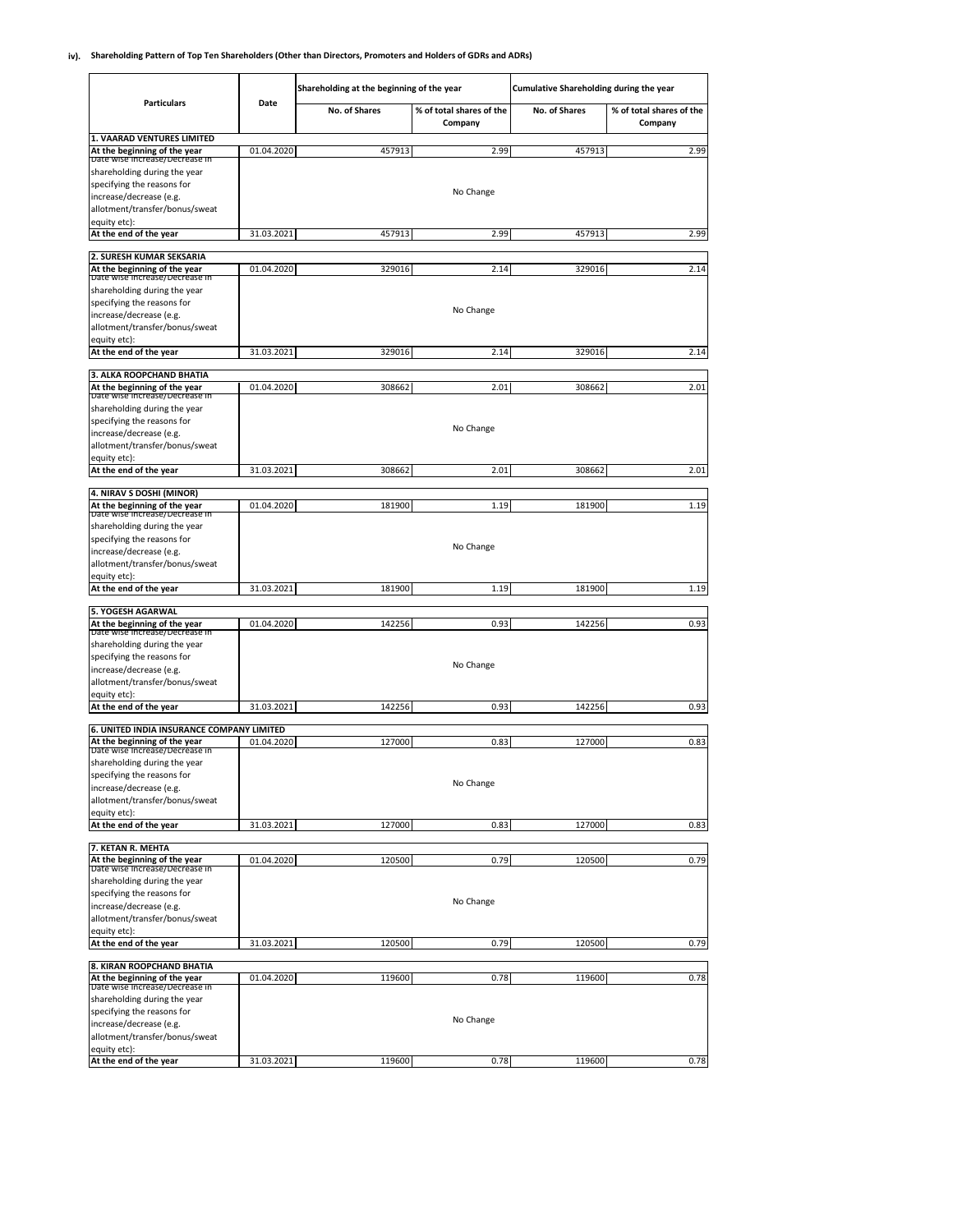| 9. URMILA DEVI SEKSARIA         |            |        |           |        |      |
|---------------------------------|------------|--------|-----------|--------|------|
| At the beginning of the year    | 01.04.2020 | 100953 | 0.66      | 100953 | 0.66 |
| Date wise increase/Decrease in  |            |        |           |        |      |
| shareholding during the year    |            |        |           |        |      |
| specifying the reasons for      |            |        |           |        |      |
| increase/decrease (e.g.         |            |        | No Change |        |      |
| allotment/transfer/bonus/sweat  |            |        |           |        |      |
| equity etc):                    |            |        |           |        |      |
| At the end of the year          | 31.03.2021 | 100953 | 0.66      | 100953 | 0.66 |
|                                 |            |        |           |        |      |
| 10. ANEW ELECTRONIC IND PVT LTD |            |        |           |        |      |
| At the beginning of the year    | 01.04.2020 | 100000 | 0.65      | 100000 | 0.65 |
| Date wise increase/Decrease in  |            |        |           |        |      |
| shareholding during the year    |            |        |           |        |      |
| specifying the reasons for      |            |        |           |        |      |
| increase/decrease (e.g.         |            |        | No Change |        |      |
| allotment/transfer/bonus/sweat  |            |        |           |        |      |
| equity etc):                    |            |        |           |        |      |
| At the end of the year          | 31.03.2021 | 100000 | 0.65      | 100000 | 0.65 |

# **v). Shareholding of Directors and Key Managerial Personnel**

|                                                                                         |            | Shareholding at the beginning of the year |                                     | <b>Cumulative Shareholding during the year</b> |                                     |
|-----------------------------------------------------------------------------------------|------------|-------------------------------------------|-------------------------------------|------------------------------------------------|-------------------------------------|
| <b>Particulars</b>                                                                      | Date       | No. of Shares                             | % of total shares of the<br>Company | No. of Shares                                  | % of total shares of the<br>Company |
| 1. VIKRAM ANANTRAI DOSHI - MANAGING DIRECTOR                                            |            |                                           |                                     |                                                |                                     |
| At the beginning of the year                                                            | 01.04.2020 | 469200                                    | 3.06                                | 469200                                         | 3.06                                |
| Date wise increase/Decrease in                                                          |            |                                           |                                     |                                                |                                     |
| shareholding during the year                                                            |            |                                           |                                     |                                                |                                     |
| specifying the reasons for                                                              |            |                                           | No Change                           |                                                |                                     |
| increase/decrease (e.g.<br>allotment/transfer/bonus/sweat                               |            |                                           |                                     |                                                |                                     |
| equity etc):                                                                            |            |                                           |                                     |                                                |                                     |
| At the end of the year                                                                  | 31.03.2021 | 469200                                    | 3.06                                | 469200                                         | 3.06                                |
| 2. LEENA VIKRAM DOSHI - NON-EXECUTIVE DIRECTOR                                          |            |                                           |                                     |                                                |                                     |
| At the beginning of the year                                                            | 01.04.2020 | 0                                         | 0.00                                | 0                                              | 0.00                                |
| Date wise Increase/Decrease in                                                          |            |                                           |                                     |                                                |                                     |
| shareholding during the year                                                            |            |                                           |                                     |                                                |                                     |
| specifying the reasons for                                                              |            |                                           | No Change                           |                                                |                                     |
| increase/decrease (e.g.                                                                 |            |                                           |                                     |                                                |                                     |
| allotment/transfer/bonus/sweat                                                          |            |                                           |                                     |                                                |                                     |
| equity etc):<br>At the end of the year                                                  | 31.03.2021 | $\mathbf 0$                               | 0.00                                | $\mathsf{O}\xspace$                            | 0.00                                |
|                                                                                         |            |                                           |                                     |                                                |                                     |
| 3. MAHENDRA JAGMOHAN SANGHVI - INDEPENDENT DIRECTOR (RESIGNED W.E.F. February 15, 2021) |            |                                           |                                     |                                                |                                     |
| At the beginning of the year                                                            | 01.04.2020 | 0                                         | 0.00                                | $\mathsf{O}\xspace$                            | 0.00                                |
| Date wise increase/Decrease in                                                          |            |                                           |                                     |                                                |                                     |
| shareholding during the year<br>specifying the reasons for                              |            |                                           |                                     |                                                |                                     |
| increase/decrease (e.g.                                                                 |            |                                           | No Change                           |                                                |                                     |
| allotment/transfer/bonus/sweat                                                          |            |                                           |                                     |                                                |                                     |
| equity etc):                                                                            |            |                                           |                                     |                                                |                                     |
| At the end of the year                                                                  | 31.03.2021 | 0                                         | 0.00                                | $\mathbf 0$                                    | 0.00                                |
|                                                                                         |            |                                           |                                     |                                                |                                     |
| 4. ANKUR KUNWARSEN JAIN - INDEPENDENT DIRECTOR<br>At the beginning of the year          | 01.04.2020 | 0                                         | 0.00                                | 0                                              | 0.00                                |
| Date wise increase/Decrease in                                                          |            |                                           |                                     |                                                |                                     |
| shareholding during the year                                                            |            |                                           |                                     |                                                |                                     |
| specifying the reasons for                                                              |            |                                           |                                     |                                                |                                     |
| increase/decrease (e.g.                                                                 |            |                                           | No Change                           |                                                |                                     |
| allotment/transfer/bonus/sweat                                                          |            |                                           |                                     |                                                |                                     |
| equity etc):                                                                            |            |                                           |                                     |                                                |                                     |
| At the end of the year                                                                  | 31.03.2021 | 0                                         | 0.00                                | O                                              | 0.00                                |
| 5. SHREYA KETANBHAI MEHTA - INDEPENDENT DIRECTOR                                        |            |                                           |                                     |                                                |                                     |
| At the beginning of the year                                                            | 01.04.2020 | 0                                         | 0.00                                | $\mathbf 0$                                    | 0.00                                |
| Date wise increase/Decrease in                                                          |            |                                           |                                     |                                                |                                     |
| shareholding during the year                                                            |            |                                           |                                     |                                                |                                     |
| specifying the reasons for                                                              |            |                                           | No Change                           |                                                |                                     |
| increase/decrease (e.g.<br>allotment/transfer/bonus/sweat                               |            |                                           |                                     |                                                |                                     |
| equity etc):                                                                            |            |                                           |                                     |                                                |                                     |
| At the end of the year                                                                  | 31.03.2021 | 0                                         | 0.00                                | $\mathsf{O}\xspace$                            | 0.00                                |
|                                                                                         |            |                                           |                                     |                                                |                                     |
| 6. Tanvi Vikram Doshi - NON-EXECUTIVE DIRECTOR                                          |            |                                           |                                     |                                                |                                     |
| At the beginning of the year<br>Date wise increase/Decrease in                          | 01.04.2020 | 0                                         | 0.00                                | 0                                              | 0.00                                |
| shareholding during the year                                                            |            |                                           |                                     |                                                |                                     |
| specifying the reasons for                                                              |            |                                           |                                     |                                                |                                     |
| increase/decrease (e.g.                                                                 |            |                                           | No Change                           |                                                |                                     |
| allotment/transfer/bonus/sweat                                                          |            |                                           |                                     |                                                |                                     |
| equity etc):                                                                            |            |                                           |                                     |                                                |                                     |
| At the end of the year                                                                  | 31.03.2021 | $\mathbf 0$                               | 0.00                                | $\mathbf 0$                                    | 0.00                                |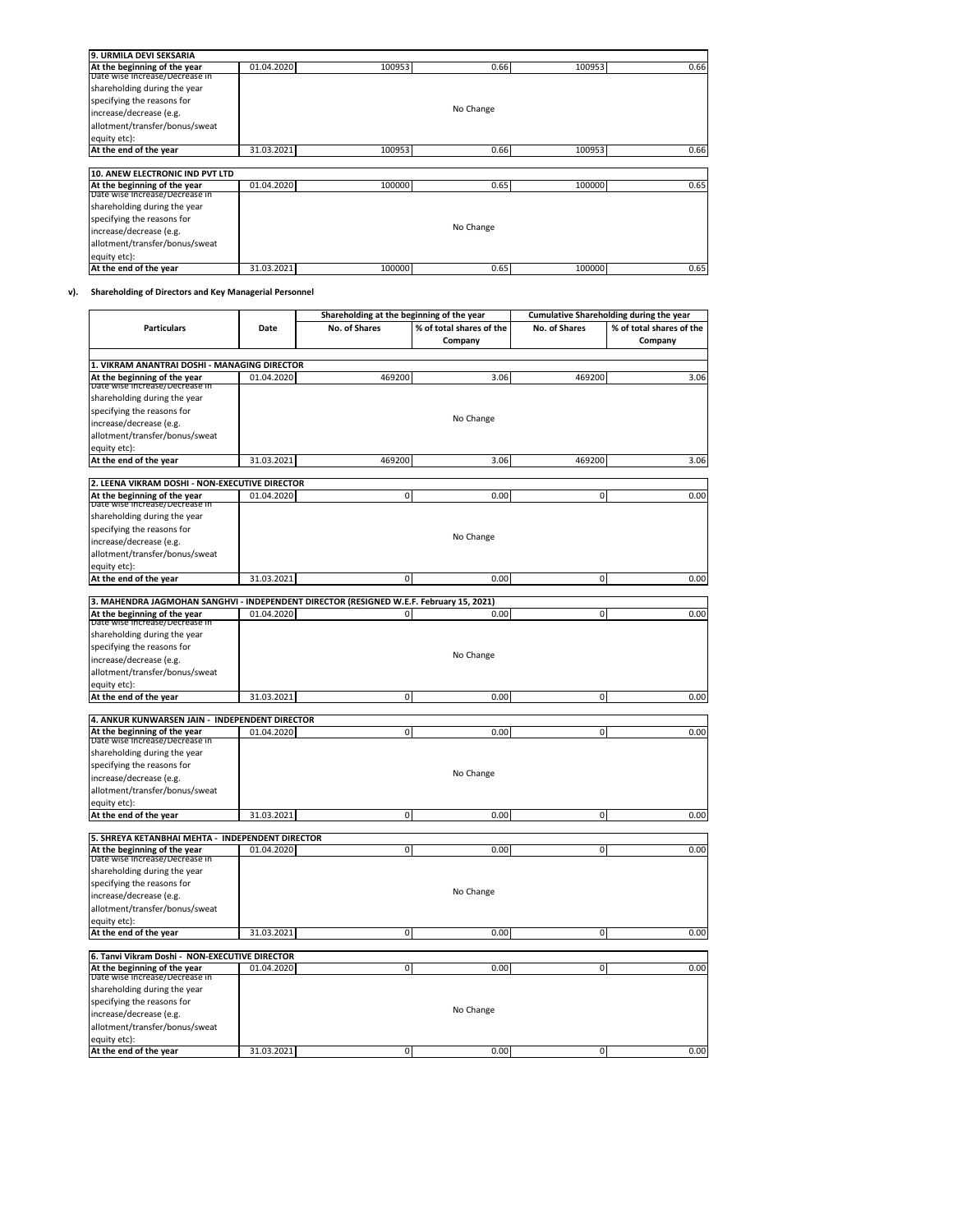| 7. SANJAY SHANKAR NIMBALKAR - CHIEF FINANCIAL OFFICER                         |            |   |           |             |      |  |  |
|-------------------------------------------------------------------------------|------------|---|-----------|-------------|------|--|--|
| At the beginning of the year                                                  | 01.04.2018 | 0 | 0.00      | 0           | 0.00 |  |  |
| Date wise increase/Decrease in                                                |            |   |           |             |      |  |  |
| shareholding during the year                                                  |            |   |           |             |      |  |  |
| specifying the reasons for                                                    |            |   |           |             |      |  |  |
| increase/decrease (e.g.                                                       |            |   | No Change |             |      |  |  |
| allotment/transfer/bonus/sweat                                                |            |   |           |             |      |  |  |
| equity etc):                                                                  |            |   |           |             |      |  |  |
| At the end of the year                                                        | 31.03.2019 | 0 | 0.00      | $\mathbf 0$ | 0.00 |  |  |
|                                                                               |            |   |           |             |      |  |  |
| 8. SEEMA NISHANT RAVLE - COMPANY SECRETARY - Resigned w.e.f. October 10, 2020 |            |   |           |             |      |  |  |
| At the beginning of the year                                                  | 01.04.2018 |   | 0.00      | 0           | 0.00 |  |  |
| Date wise increase/Decrease in                                                |            |   |           |             |      |  |  |
| shareholding during the year                                                  |            |   |           |             |      |  |  |
| specifying the reasons for                                                    |            |   |           |             |      |  |  |
| increase/decrease (e.g.                                                       |            |   | No Change |             |      |  |  |
| allotment/transfer/bonus/sweat                                                |            |   |           |             |      |  |  |
| equity etc):                                                                  |            |   |           |             |      |  |  |
| At the end of the year                                                        | 31.03.2019 | 0 | 0.00      | 0           | 0.00 |  |  |

# **V. INDEBTEDNESS**

*Indebtedness of the Company including interest outstanding/accrued but not due for payment*

| maebleaness of the Company including interest outstanding/accrued but not due for payment |                                               |                        |                   | (Rs. in lakhs)            |
|-------------------------------------------------------------------------------------------|-----------------------------------------------|------------------------|-------------------|---------------------------|
|                                                                                           | <b>Secured Loans</b><br>excluding<br>deposits | <b>Unsecured Loans</b> | <b>Deposits</b>   | <b>Total Indebtedness</b> |
| Indebtedness at the beginning of the financial year                                       |                                               |                        |                   |                           |
| i).Principal Amount                                                                       | 0.00                                          | 9.00                   | 0.00              | 9.00                      |
| ii). Interest due but not paid                                                            | 0.00                                          | 0.00                   | 0.00              | 0.00                      |
| iii). Interest accrued but not due                                                        | 0.00                                          | 0.00                   | 0.00              | 0.00                      |
| Total (i+ii+iii)                                                                          | 0.00                                          | 9.00                   | 0.00 <sub>l</sub> | 9.00                      |
| Change in Indebtedness during the financial year                                          |                                               |                        |                   |                           |
| Addition                                                                                  | 0.00                                          | 121.85                 | 0.00              | 121.85                    |
| Reduction                                                                                 | 0.00                                          | 0.00                   | 0.00              | 0.00                      |
| <b>Net Change</b>                                                                         | 0.00                                          | 121.85                 | 0.00              | 121.85                    |
| Indebtedness at the end of the financial year                                             |                                               |                        |                   |                           |
| i).Principal Amount                                                                       | 0.00                                          | 130.85                 | 0.00              | 130.85                    |
| ii). Interest due but not paid                                                            | 0.00                                          | 0.00                   | 0.00              | 0.00                      |
| iii).Interest accrued but not due                                                         | 0.00                                          | 0.00                   | 0.00              | 0.00                      |
| Total (i+ii+iii)                                                                          | 0.00                                          | 130.85                 | 0.00              | 130.85                    |